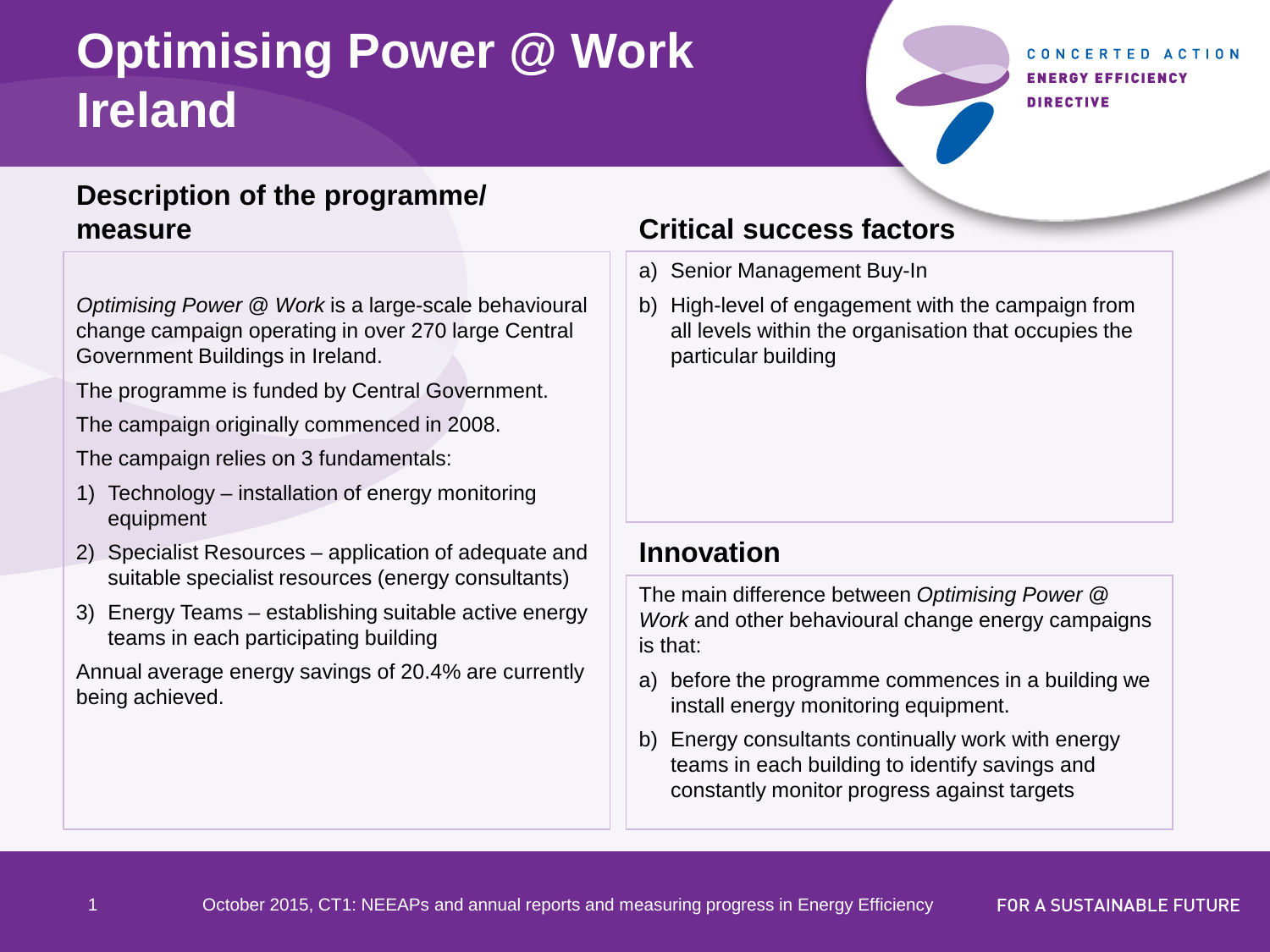# **Outcomes**

#### CONCERTED ACTION **ENERGY EFFICIENCY DIRECTIVE**

### **Key achievements**

Over 270 large Central Government buildings actively participating in the campaign.

Average annual energy savings of 20.4% currently being achieved (Sept 2015).

Approximate annual cost savings of €4.9M

2

Programme now being expanded into the wider public sector.

### **Lesson learned**

The key to the success of the programme is:

A) Installation energy monitoring equipment before the campaign commences

B) Setting up energy teams of key stakeholders in each building

C) Applying suitable and adequate specialist resources (energy consultants) to work with the energy teams on a very regular basis to identify areas where energy can be saved

D) Monitoring savings against targets and regular reporting of progress to the energy teams.

**FOR A SUSTAINABLE FUTURE**